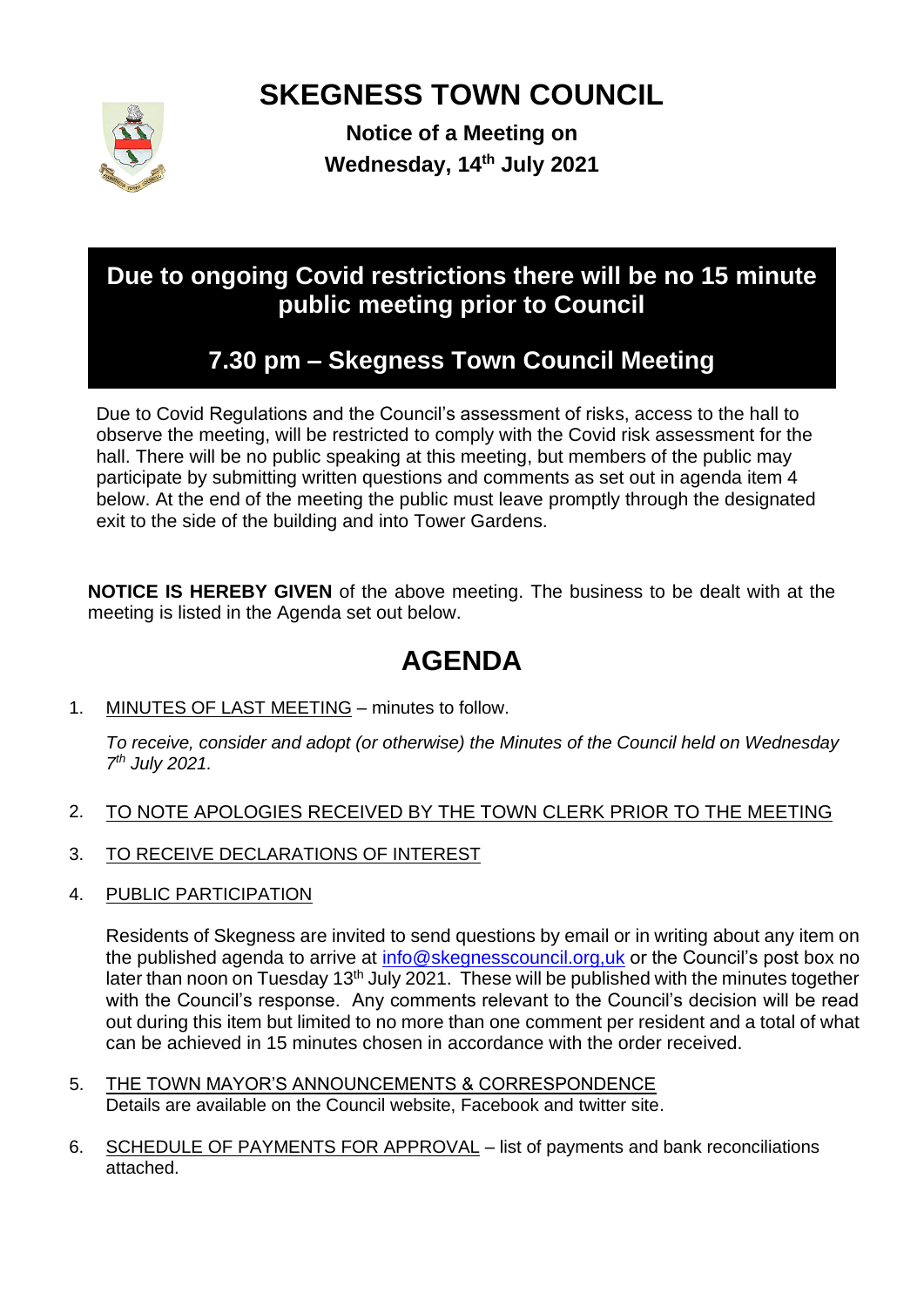#### 7. COUNCILLOR QUESTIONS TO THE MAYOR

*None received.*

### 8. QUESTIONS TO/COMMENTS FROM THE LINCOLNSHIRE POLICE REPRESENTATIVE

*None received.*

#### 9. REPORTS FROM COUNCIL REPRESENTATIVES TO OUTSIDE BODIES – attached.

*Saltfleet to Gibraltar Point Beach Management 2021 Newsletter and Completion briefing provided by Cllr B Brookes for noting.*

*Connected Coast Update, 18th June 2021 and board papers from the 13th May 2021 and 1st July provided by Cllr T Tye for noting.*

*Children's Advisory Board June 2021 minutes and parents feedback provided by Cllr S Claxton for noting.*

*Lincolnshire County Council July 2021 report provided by Cllr C Macey and S Blackburn.*

#### 10. REPORTS BY DISTRICT AND COUNTY COUNCILLORS

*None received.*

#### 11. PLANNING & PLANNING POLICY COMMITTEE MEETING MINUTES – attached.

*To adopt (or otherwise) the resolutions within the minutes of the Planning & Planning Policy Meeting held on [Wednesday](https://www.skegness.gov.uk/uploads/minsdraft-planning-pp-2021-03-10.pdf) 10th March 2021 approved by the Planning & Planning Policy Committee on Wednesday 30th June 2021.*

*To approve and adopt (or otherwise) the resolutions within the minutes of the Planning & Planning Policy Meeting held on Wednesday 30th June 2021 due for approval by the Planning & Planning Policy Committee on 14th July 2021.*

*To approve the comments made by the Town Clerk in conjunction with Councillors in the absence of a Planning and Planning Policy Committee.*

*To consider Cllr J Sadler as a member of the Planning and Planning Policy Committee.*

#### 12. APPROVAL OF NEIGHBOURHOOD DEVELOPMENT PLAN FOR CONSULATION AND THE ASSOCIATED COMMUNICATION PLAN – report attached.

*To consider the final draft plan and sustainability appraisal, to approve the details of how consultation on the plan will be undertaken.*

13. CAFÉ DANSANT URGENT UPDATE – report of the Town Clerk attached.

*To consider some urgent changes relating to staffing and opening hours to enable the café to operate efficiently. This report may require the Council to go into private session if staffing details are discussed.*

14. **INTERNAL AUDIT** – report attached.

*To review the report for 2020/21 and to approve the arrangements and appointment of the Internal Auditor for 2021/22.*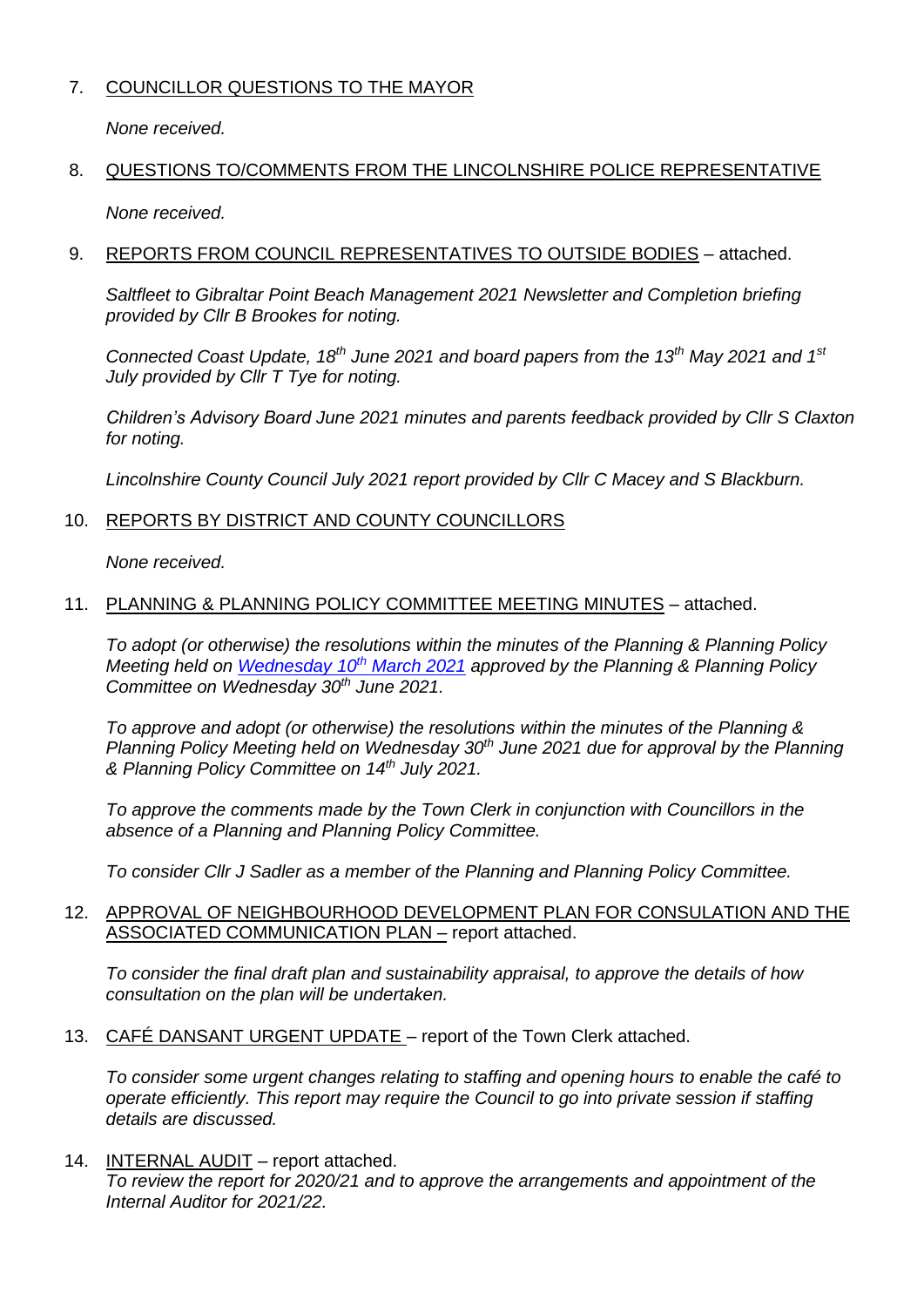#### 15. SCHEDULE OF MEETINGS - attached.

*To consider a revised schedule of meetings following the removal of video conferencing for Council and Committee meetings and changing Covid restrictions.*

16. UNBUDGETED WORK TO COUNCIL PROPERTY OR LAND – report of the Town Clerk attached.

*To note the likely, call on reserves during 2021/22, the need to establish a Capital Programme and to approve the Town Clerk's actions.*

#### 17. MOTIONS.

#### **Motion 1**

That the town council puts up at our new building a flagpole to fly the union flag. I was asked by a few residents after the sad passing of Prince Phillip why we didn't have one when so many others did. I believe now is the time to rectify this sad oversight.

Proposed Cllr Pete Barry Seconded Cllr Danny Brookes

The Town Clerk has made comments in respect of this motion (attached).

#### **Motion 2**

Skegness town council write to a lady works for Riseholme college whose details I have provided in a separate email. In preparation for any refurbishment to Tower Gardens in relation to the Towns Fund from the previous motion which had huge support and created the opportunity for the town council to apply to the fund. We would be asking the lady to attend a town council meeting when we have more information from the towns fund as to where we stand whether, we are getting any money and how much and when.

The reason for this would be to share with her being an expert in her field any aspirations we have for the gardens in relation to the sensory trail/gardens we have. We could ask if she would be able to introduce us to anyone this may include a degree level type student who would be willing to VOLUNTEER to work with us to design a vision for the gardens to meet our needs. This would provide us with a plan and be good for the person as experience and would be free of charge this design could then be used as part of any future work the council need to do for the towns fund.

The motion is nothing more than being proactive thinking ahead I understand we put the clerk under pressure when the last motion went to council as he only had a few days to get us to the position we are in, and I thank him for that, and I am sure we would like to be ready when it comes to it for the next stage so we do not miss out on the fund.

Proposed Cllr R Cunnington Seconded Cllr B Brookes

#### **Motion 3**

To find the true cost of the grass verge, parish path, Tower Gardens and other amenity grass cutting, including overheads like the units etc. The costs are to be broken down as much as possible from other grounds team tasks.

Proposed Cllr B Brookes Seconded Cllr D Brookes

The Town Clerk has made comments in respect of this motion (attached).